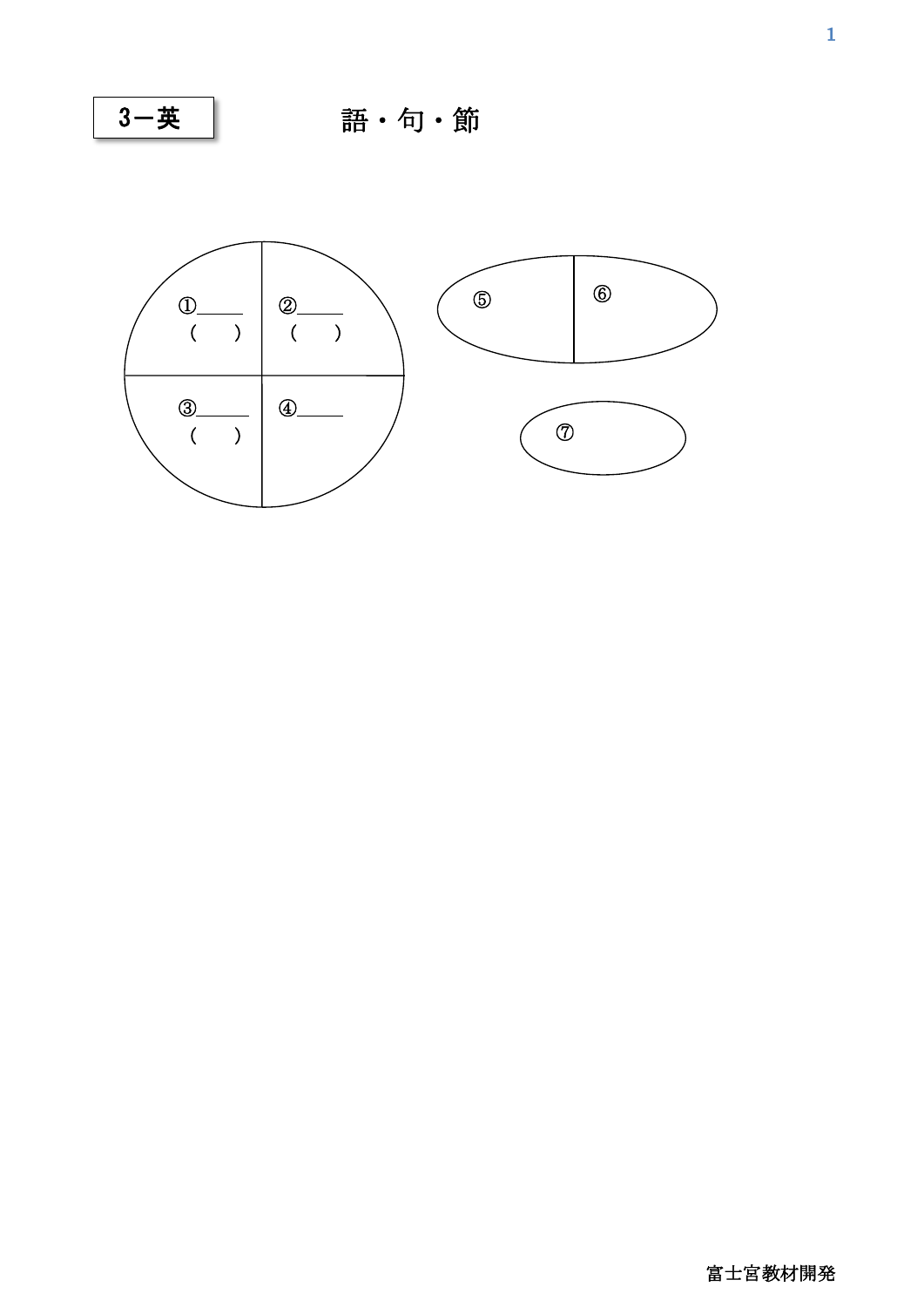和 訳 - $\overline{\phantom{a}}$  (1) I have a book written forty years ago. (2) The cake made by my father was delicious. (3) Do you know the girl talking with Tom? (4) The boy standing over there is Tom.

 $\overline{\phantom{a}}$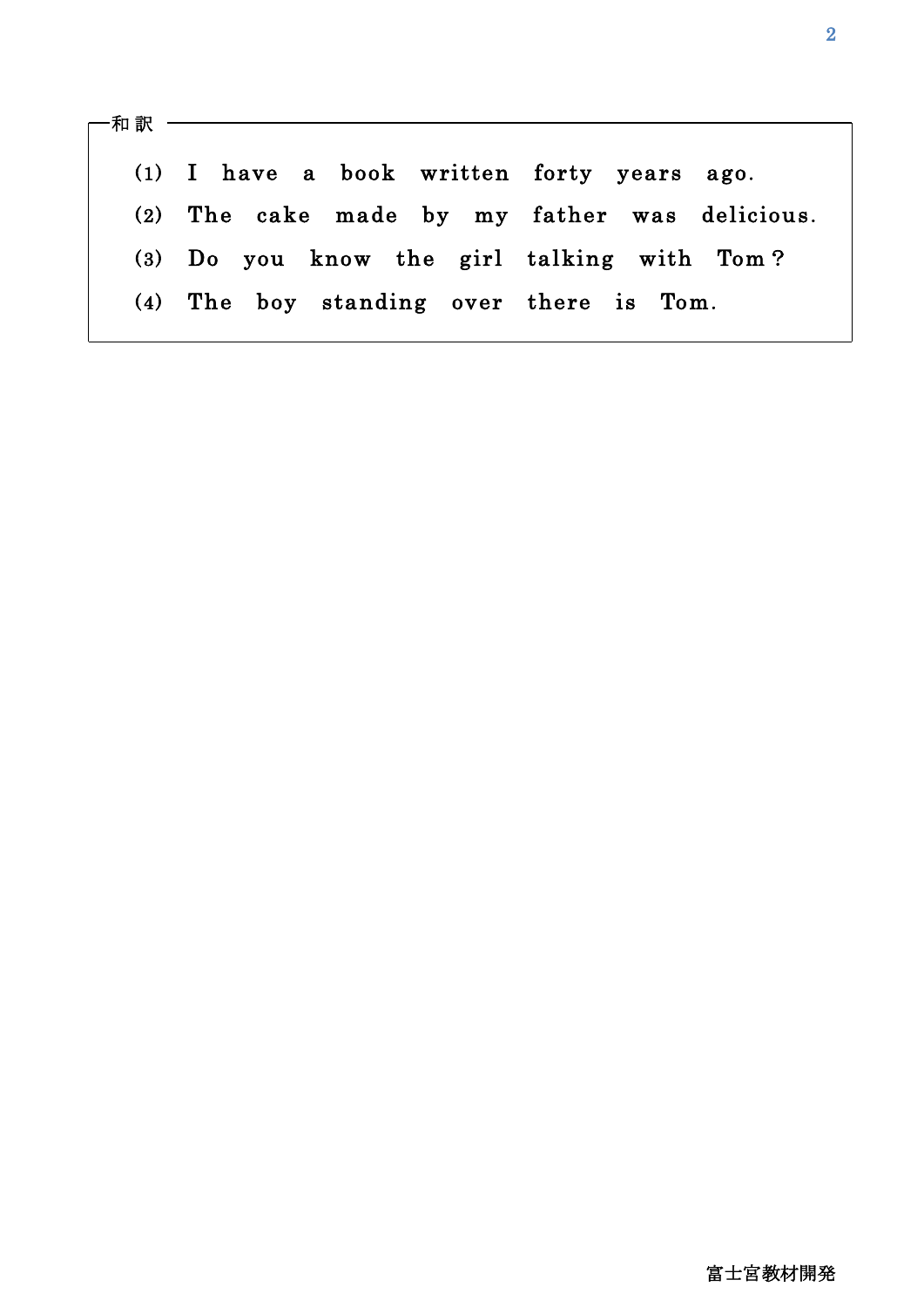(1) 木のそばに立っている女性は、私の妹です。

(2)日 本 で つ く ら れ た 車 は 、 世 界 中 で 人 気 が あ る 。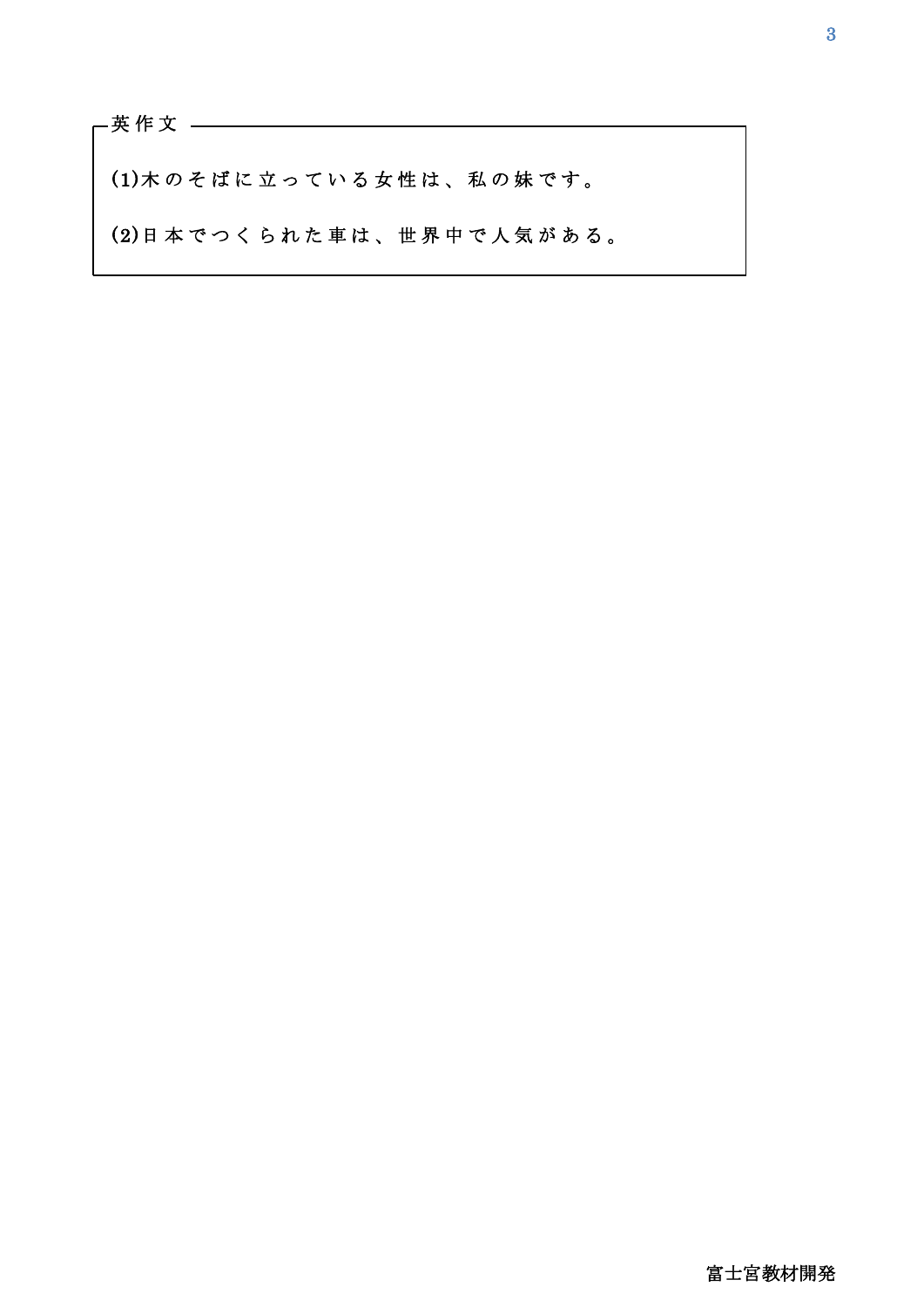英作文 ·

 $\mathsf{I}$ 

 $\overline{\phantom{a}}$ 

 $\overline{\phantom{a}}$ 

 $\overline{\phantom{a}}$ 

(1)〔 絵 本 を み な が ら 外 国 の 方 に 桃 太 郎 を 説 明 す る と い う 状 況 〕 猿と犬の間に立っている男の子が、もも太郎です。 (2)〔 修 学 旅 行 の 報 告 〕 私たちは 100年くらい前に建てられた旅館にとまりました。 (3) あの犬といっしょに公園を走っている女の子をみて。 (4) ジュディによってつくられたケーキは、トムに食べられた。 (「猿」…(名)monkey)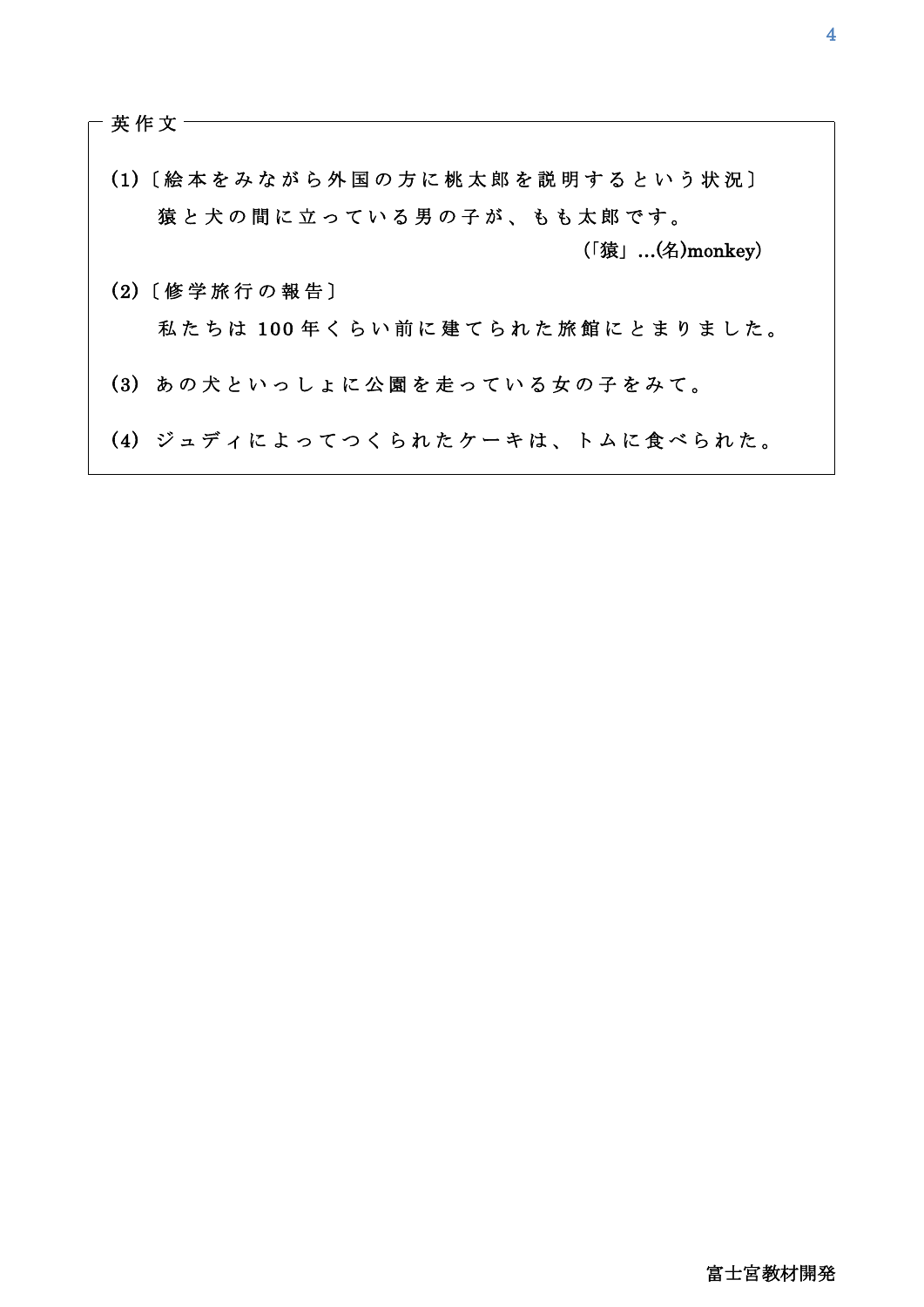|     | — 和   訳 ——————————————                                                    |
|-----|---------------------------------------------------------------------------|
|     |                                                                           |
|     | $(1)$ I can't get up at six a.m. if I go to bed too late.                 |
|     | (2) When you called me, I was reading a newspaper.                        |
|     | (3) He is liked by everyone because he is very kind.                      |
|     | (4) Before the sun rose, I left home.                                     |
|     | (5) I read newspapers every morning after I decided to be a journalist.   |
|     | (6) John wrote this song two days before he died.                         |
|     | $(7)$ Tve loved Japanese fireworks since I saw them for the first time.   |
|     | (8) She bought these comics while she was in Japan.<br>(while(接)~している間に)  |
| (9) | Though it is cold today, I have a lot of work to do.<br>(though(接)~だけれども) |
|     |                                                                           |

 $\overline{a}$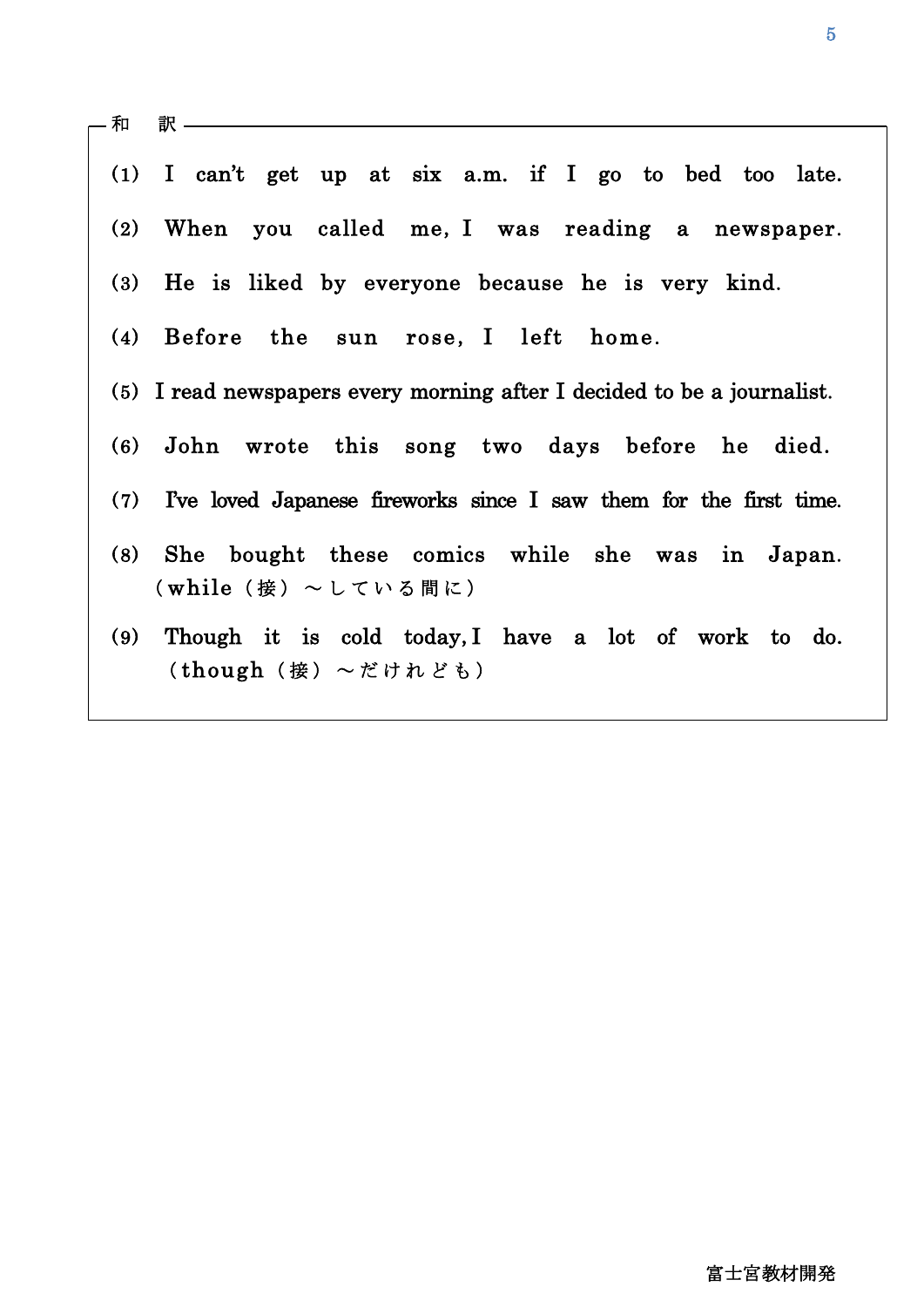| ·和 訳 ―――――― |                                                              |
|-------------|--------------------------------------------------------------|
|             | $(1)$ I didn't know who the man is.                          |
|             | (2) I know how Tom comes to school.                          |
|             | (3) I don't remember where I met her.                        |
|             | (remember〔動〕…覚えている、思い出す)                                     |
|             | (4) Do you know what time it is now?                         |
|             | (5) Do you know what she bought yesterday?                   |
|             | (6) Our teacher asked us who can speak English in our class. |
|             | (7) Do you know how many <i>onigiris</i> Tom ate yesterday?  |
|             | (8) I see what you mean.                                     |
|             |                                                              |